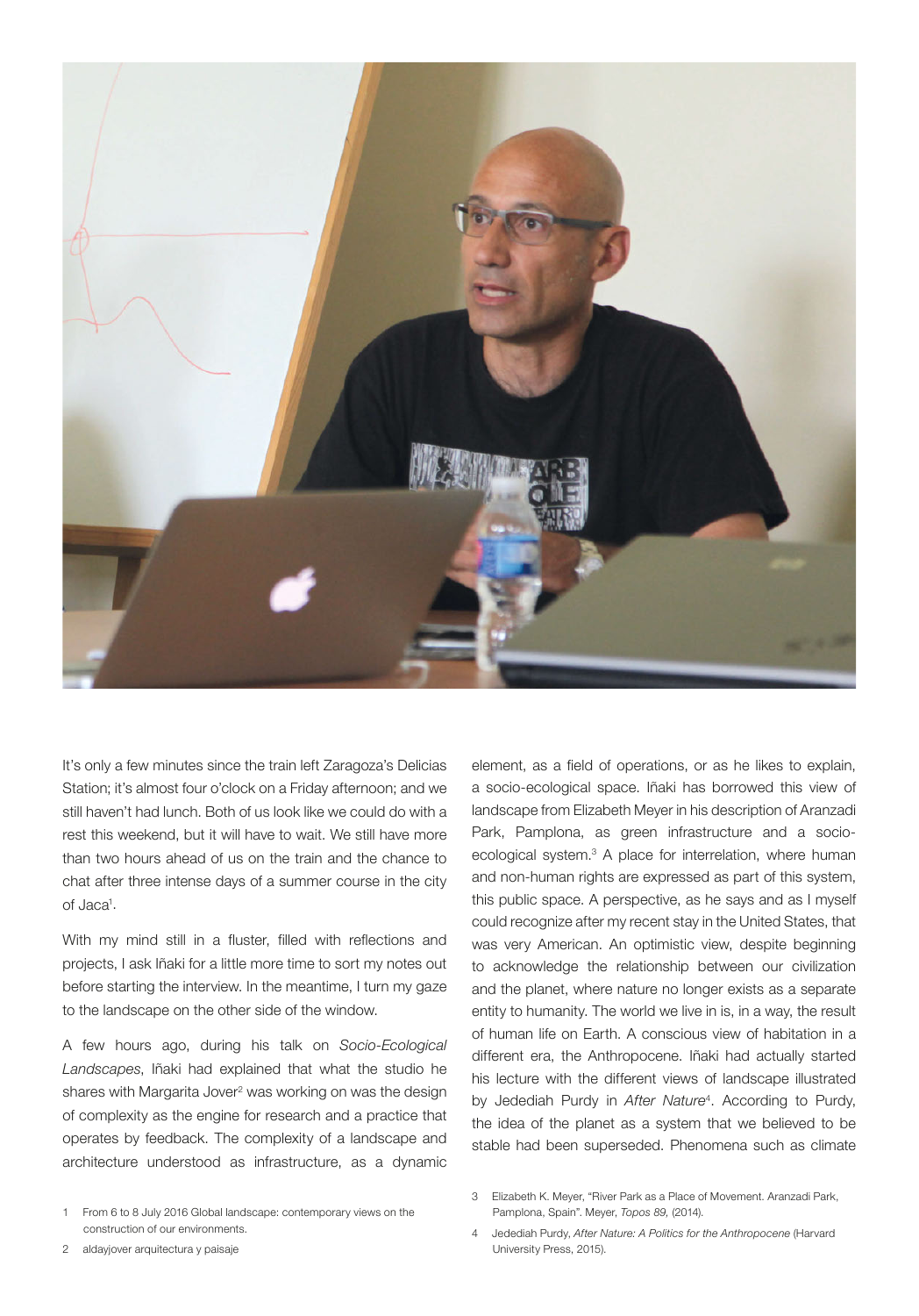# Disciplinary fluidity: Conversation with Iñaki Alday Fluidez disciplinar: Conversación con Iñaki Alday

MIRIAM GARCÍA GARCÍA

Hace pocos minutos que el tren ha abandonado la estación de Delicias en Zaragoza, es viernes por la tarde, casi las cuatro y aún no hemos comido. Ambos tenemos cara de necesitar descansar durante el fin de semana, pero será más tarde. Aún tenemos por delante más de dos horas de viaje en tren y la posibilidad de charlar tras tres intensos días de curso de verano en la ciudad de Jaca<sup>1</sup>.

Todavía con la cabeza agitada, inundada de reflexiones y proyectos, le pido a Iñaki un poco de tiempo para recuperar mis notas y abordar la entrevista. Mientras, dejo reposar la mirada en el paisaje al otro lado de la ventana.

Hace ya unas horas que durante su charla *Paisajes socioecológicos,* Iñaki había manifestado que desde hace mucho tiempo lo que les ocupa en la oficina que comparte con Margarita Jover<sup>2</sup>, es el diseño de la complejidad como motor de una investigación y una práctica que se retroalimentan. La complejidad de un paisaje y una arquitectura entendidos como infraestructura, como elemento dinámico,

como campo de operaciones o, como al él mismo le gusta explicar, espacio socio-ecológico. Iñaki toma prestada esta visión del paisaje de Elizabeth K. Meyer en su descripción del Parque de Aranzadi, en Pamplona, como infraestructura verde y sistema socio-ecólogico.<sup>3</sup> Un lugar de interrelación, dónde se expresan los derechos de humanos y no humanos como parte de este sistema, de este espacio público. Una perspectiva, como él comentaba y como yo misma podía reconocer tras mi reciente estancia en Estados Unidos, muy americana. Una mirada optimista, a pesar de empezar reconociendo la relación de nuestra civilización con el planeta, donde la naturaleza ya no existe como algo separado de la humanidad. El mundo que habitamos es, en cierto modo, el resultado de la vida del hombre en la Tierra. Una mirada consciente de habitar en una era distinta, el Antropoceno. Precisamente Iñaki había iniciado su conferencia a partir de las distintas visiones del paisaje que ilustra Jedediah Purdy en *After Nature*4.

<sup>1</sup> Del 6 al 8 de Julio de 2016 "paisaje global; miradas contemporáneas sobre la construcción de nuestros entornos."

<sup>3</sup> Elizabeth K. Meyer, "River Park as a Place of Movement. Aranzadi Park, Pamplona, Spain". Meyer, *Topos 89,* (2014). 4 Jedediah Purdy, *After Nature: A Politics for the Anthropocene* (Harvard

<sup>2</sup> aldayjover arquitectura y paisaje

University Press, 2015).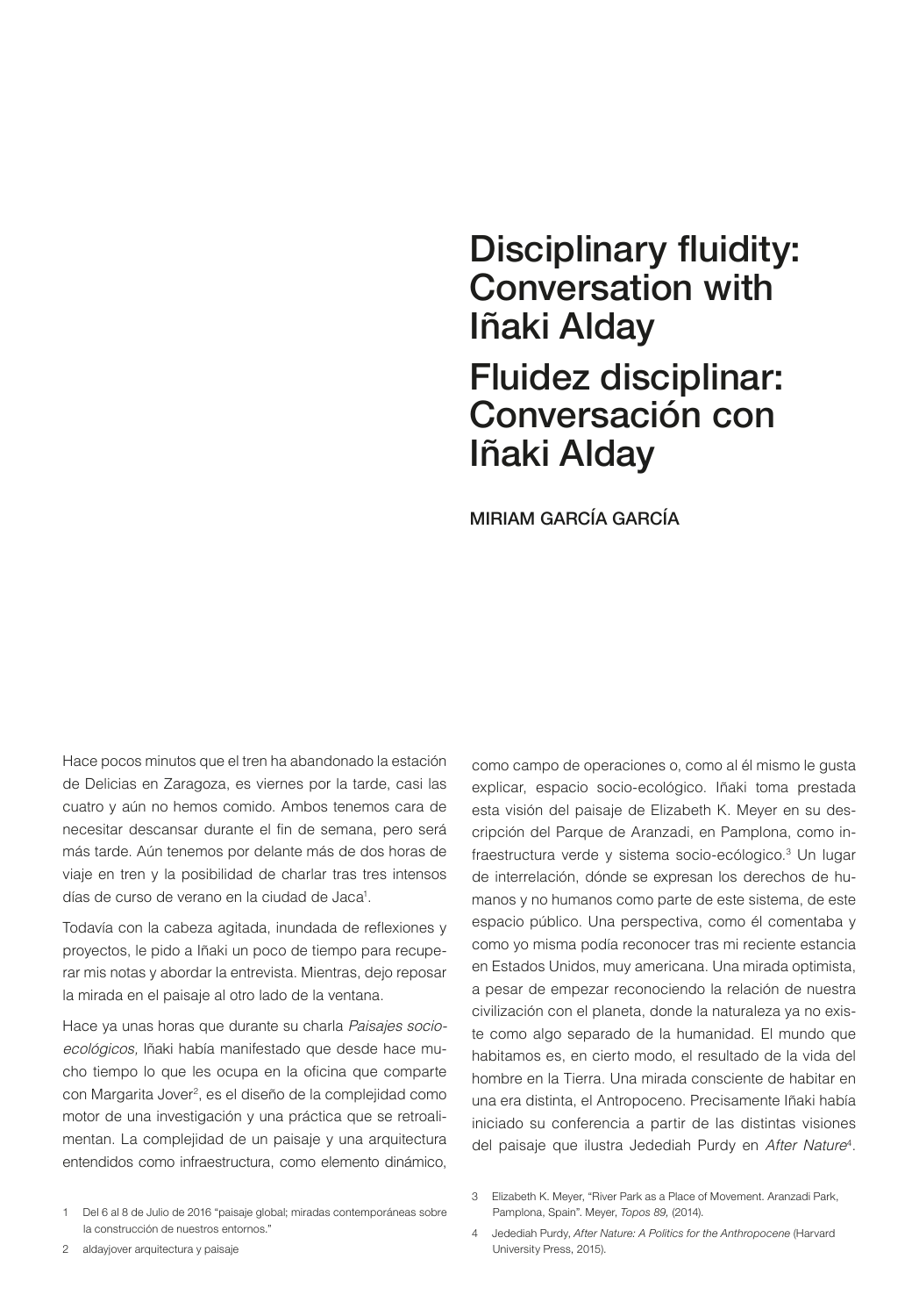# ZARCH No. 7 | 2016 Miscelánea Miscenally

**DISCIPLINARY FLUIDITY: CONVERSATION WITH IÑAKI ALDAY FLUIDEZ DISCIPLINAR: CONVERSACIÓN CON IÑAKI ALDAY** Miriam García García



Landscape from the Zaragoza–Girona train\_8 July 2016. Photography by Miriam García García. Paisaje desde el tren Zaragoza-Girona\_8 de julio de 2016. Fotografía, Miriam García García.

change demonstrate the need to consider our relationship with nature. Iñaki recalled the view on landscape and nature developed by Purdy in four visions that condensed 200 years of history and the American imagination, and which, to an extent, still coexist in different contexts on both sides of the Atlantic. The *Providential* landscape, characterized by its understanding as a resource, as an asset to be exploited. American settlers in the 19th century considered nature as something incomplete, which human labour would turn into something useful and the law would turn into private property. The *Romantic* vision, exemplified by John Muir and the preservation of virgin landscapes, which Purdy recognized to be the forerunner of vacations and consumption. The *Utilitarian* vision, which stands for responsible and controlled management of resources by experts who are able to identify the balance between consumption and resources. And finally, the *Ecological* vision that emerged in the early 1960s and exemplified in *Silent Spring* by the marine biologist and zoologist Rachel Carson, where ecological values and their relationships are those that are preserved, while design ceases to have a place. But what would the view of landscape be at this point of time in the Anthropocene era?

Where Purdy declined to give a name to the contemporary attitude to nature, Iñaki turns to his projects and research related to rivers, with the unstable and fluid, where there is nothing certain about natural phenomena, programmes and their use. The way to design has departed from the traditional techniques of control (dykes, dams, etc.) and embraces complex and dynamic, fluid spaces of coexistence between humans and non-humans. It is then

when the Elizabeth Meyer's definition of socio-ecological landscape makes full sense. It is also then when *aldayjover* studio's projects, which Iñaki describes throughout the lecture, suggest the post-ecological way of thinking advocated by Purdy.

"[P]ristineness and pollution, ecological connection and technological alienation, are blended and are matters of degree … Paradox, partiality, and the mixed-up character of everything have come after the grasp at wholeness that began the ecological age" (Purdy 2015).

Iñaki has just returned with something to eat. I try to imagine his tight schedule, especially since May 2011, when he was appointed the Elwood R. Quesada Professor and Chair of the Department of Architecture of the University of Virginia, in the United States, and I'm even more grateful for the fact that he allowed me the time of the journey to speak about architecture and landscape. But Iñaki kindly smiles and says, "You're welcome."

**Recalling your lecture this morning, I wondered if when you started with your first jobs, you were on the lookout for the projects you found, perhaps it was because they could serve to develop tools that you were interested in, or because you realized that the profession (architecture) needed reformulating (from the perspective of landscape).**

I think the first thing was what was taught at the El Vallès School of Architecture, where sensitivity for place was a fundamental part of our education. That was the first step in understanding that architecture is part of the transformation of a place. Before us, colleagues like RCR, BCQ and

228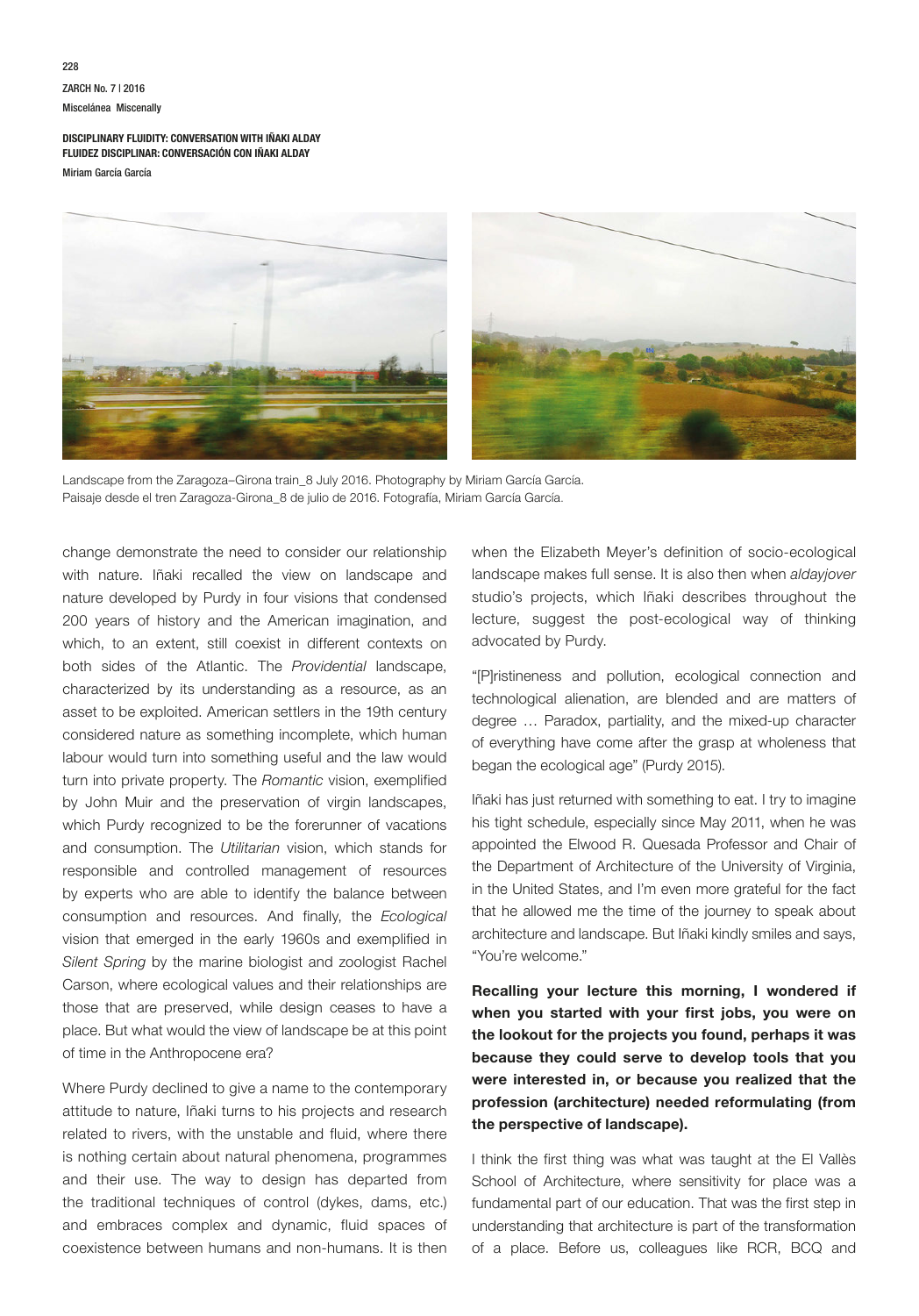

Iñaki, during his *Socio-Ecological Landscapes* lecture. Photography by Francisco Pellicer. Iñaki, durante su conferencia *Paisajes socioecológicos*. Fotografía, Francisco Pellicer.

Para Purdy la idea del planeta como sistema que creíamos estable ha quedado superada. Fenómenos como el cambio climático ponen de manifiesto la necesidad de considerar nuestra relación con la naturaleza. Iñaki recordaba la visión del paisaje y de la naturaleza desarrollada por Purdy en cuatro visiones que condensan 200 años de historia y del imaginario americano y que, en cierto modo, conviven todavía en diferentes contextos a ambos lados del Atlántico. El paisaje *Providencial*, caracterizado por el entendimiento del mismo como recurso, como bien a explotar. Así, en el siglo XIX, los colonos americanos consideraban la naturaleza como algo incompleto que el trabajo humano convertiría en algo útil y la ley en propiedad privada. La visión *Romántica*, ejemplificada por John Muir y la preservación de los paisajes intocados, que Purdy reconoce como antecesora de "las vacaciones y el consumo". La *utilitaria*, aquella que abandera una gestión responsable y controlada de los recursos por expertos, capaces de identificar el balance entre consumo y recursos. Y finalmente, la visión *ecológica* emergente en los tempranos años 60 del siglo pasado y ejemplarizada en la *Primavera silenciosa* de la bióloga marina y zoóloga Rachel Carson, dónde son los valores ecológicos y sus relaciones los que se preservan, mientras que el diseño se retrae. Pero ¿cuál sería la visión del paisaje en este momento del Antropoceno?

Si Purdy declina poner un nombre a la actitud contemporánea americana ante la naturaleza, Iñaki recurre a sus proyectos e investigaciones relacionadas con los ríos, con lo inestable y lo fluido, donde no hay nada seguro respecto a los fenómenos naturales, los programas y su uso. La manera de diseñar se aparta de las tradicionales técnicas de control (diques, presas, etc.) y abraza complejos y dinámicos espacios fluidos de convivencia entre humanos y no humanos. Es entonces cuando la definición de Elizabeth Meyer de paisaje socio-ecológico cobra todo su sentido. Es también entonces cuando los proyectos de *aldayjover*  que Iñaki recorre a lo largo de la conferencia evocan la actitud post-ecológica reclamada por Purdy.

"[P]ristineness and pollution, ecological connection and technological alienation, are blended and are matters of degree … Paradox, partiality, and the mixed-up character of everything have come after the grasp at wholeness that began the ecological age" (Purdy 2015).

Iñaki acaba de regresar con algo de comida. Intento imaginar su apretada agenda, especialmente desde que en mayo de 2011 fuera nombrado Chair del Departamento de Arquitectura y Elwood R. Quesada Professor of Architecture de la Universidad de Virginia (EEUU) y aún agradezco más que me conceda el tiempo del viaje para charlar sobre arquitectura y paisaje. Pero Iñaki sonríe amablemente, "cuando quieras", dice.

**Recordando tu conferencia de esta mañana me preguntaba si cuando empezasteis con los primeros trabajos ibais buscando el tipo de proyectos con los que os habéis encontrado, quizás porque pueden desarrollar herramientas que os interesan o porque os dabais cuenta de que la profesión (la arquitectura), necesitaba reformularse (desde el paisaje).**

Creo que lo primero fue la educación recibida en la Escuela de Arquitectura del Vallés, en la cual la sensibilidad por el lugar era una parte fundamental de nuestra formación. Ese fue el primer paso para entender que la arquitectura es parte de la transformación de un lugar. A partir de esa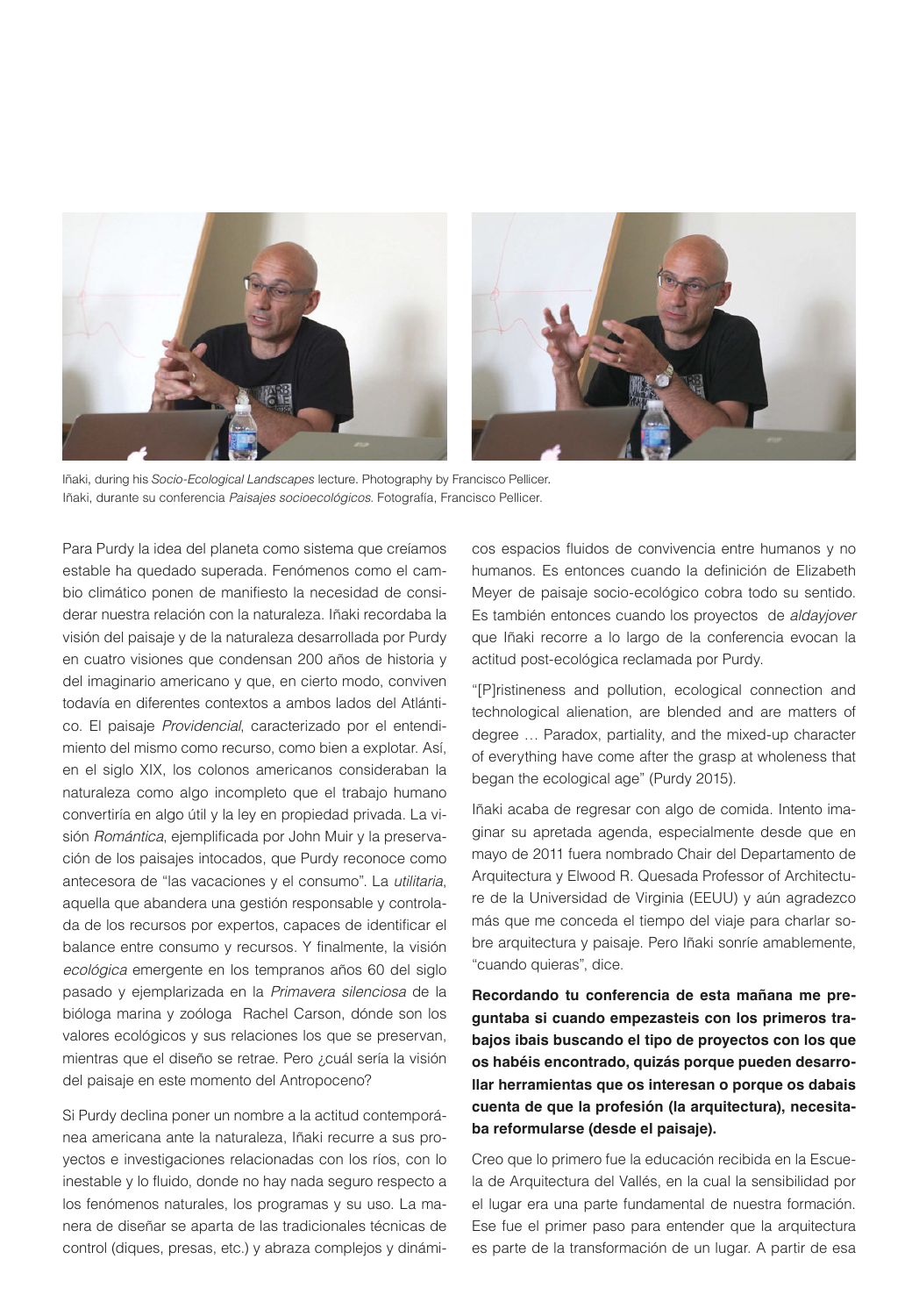another group of architects who work in the public space and with landscape in a very natural way had come out of El Vallès having received this education. With our first project – the restoration of the banks of the River Gállego in Zuera<sup>5</sup>, which originated in my final degree project for a landscaped bullring, we decided to work with the river, with its dynamics. That meant taking quite a radical approach, which was only an intuition at the time, because there weren't so many examples of this way of designing projects from the perspective of the dynamic processes of flooding. And that's when we began to discover a framework that gradually grew in other projects and which is now an integral part of our practice and our way of thinking. Our architecture is one that is difficult to photograph, perhaps because our our lack of interest in defining static, finished images. We've always been more interested in discovery through processes and movement. This has led us to a situation of duality as architects and landscape architects from a perspective, as Giuseppe Dematteis, the Italian geographer, would say, that is based on *disciplinary fluidity*. It's an expression I resort to because it helps to break down sterile barriers. I like to explain it with a metaphor from geometry: in-depth knowledge is the vertical anchor that helps to bring about the horizontal process of design. It's about understanding complexity, handling it creatively and transforming it with as many vertical anchors as necessary. And to be honest, you always have fewer than you needs. So, you have to surround yourself with other professionals who contribute with the knowledge that gives the project solidity. Seeing that we're in a world where problems, at least the complex ones, are no longer restricted to a single discipline, today's architect or landscape architect now needs to collaborate with other professionals. That's what I mean by fluidity. I really don't like using terms like discipline or interdisciplinary, because it means that we acknowledge such fields to be spaces with limited knowledge which, at the best of time, enter into dialogue. Take landscape architects, for instance. We basically know about dynamics, and we have the ability to understand processes and design projects with them. Some also have knowledge about vegetation and soils, but it's normal to work with a botanist as well. The expertise or differential ability that we architects, landscape architects and engineers all share is that of designing. In other words, understanding

5 Gállego River Bank Restoration with María Pilar Sancho, Zuera, province of Zaragoza, 2000–2001.

what is seen and what is unseen; social, economic and political aspects. And all that goes to creating a design for transformation of a place.

**I imagine that you've taken a position in a university because, besides the satisfaction and learning that teaching brings, you have the opportunity to research. And speaking of dynamism and uncertainty as paradigms of our century, it would seem that you can't help but devote part of your activity in a university as a laboratory prior to intervention on the land and public space.**

Precisely. We start with the premise that our studio is what could be called a research practice, as opposed to a corporate practice. But it is difficult to find commissions of a speculative nature or that focusing on a specific subject or place that may seem relevant or necessary to us, despite the good professional opportunities you have. Which is why, for me, university has always been another area of learning, I say another, because the practice is one. As a professor, I've always tried to help young lecturers by telling them to go out and learn and not to show what they know, because students learn *through* them and not *from* them. I found that the project classes with Xavier Monteys, Torres Capell, Ramón Vilalta from RCR, Enric Batlle, Enric Massip and others were a joint learning experience with the students, consisting of identifying relevant subjects and examining what ingredients there were in each of the situations in order to connect them. A speculation laboratory with an intellectual responsibility, but not a physical one. I continue trying to teach in a group or with a partner and to be able to continue to learn from my fellow professors (and from the students!).

# **Much has been said lately of research by design. I'd like to know your opinion. Do you think that the way of creating our projects is changing by having to embrace dynamic processes and uncertain situations, particularly in the field of landscape design?**

During these last few years at the head of the department at the University of Virginia, I've been particularly focused on developing the concept of design research, because I believe that it still hasn't been well formulated. On the other hand, the concept of 'scholar research' – like that of applied research – is very clear-cut; it's clearly set out and we know how to evaluate it. But not design research. When does design become research? When design is producing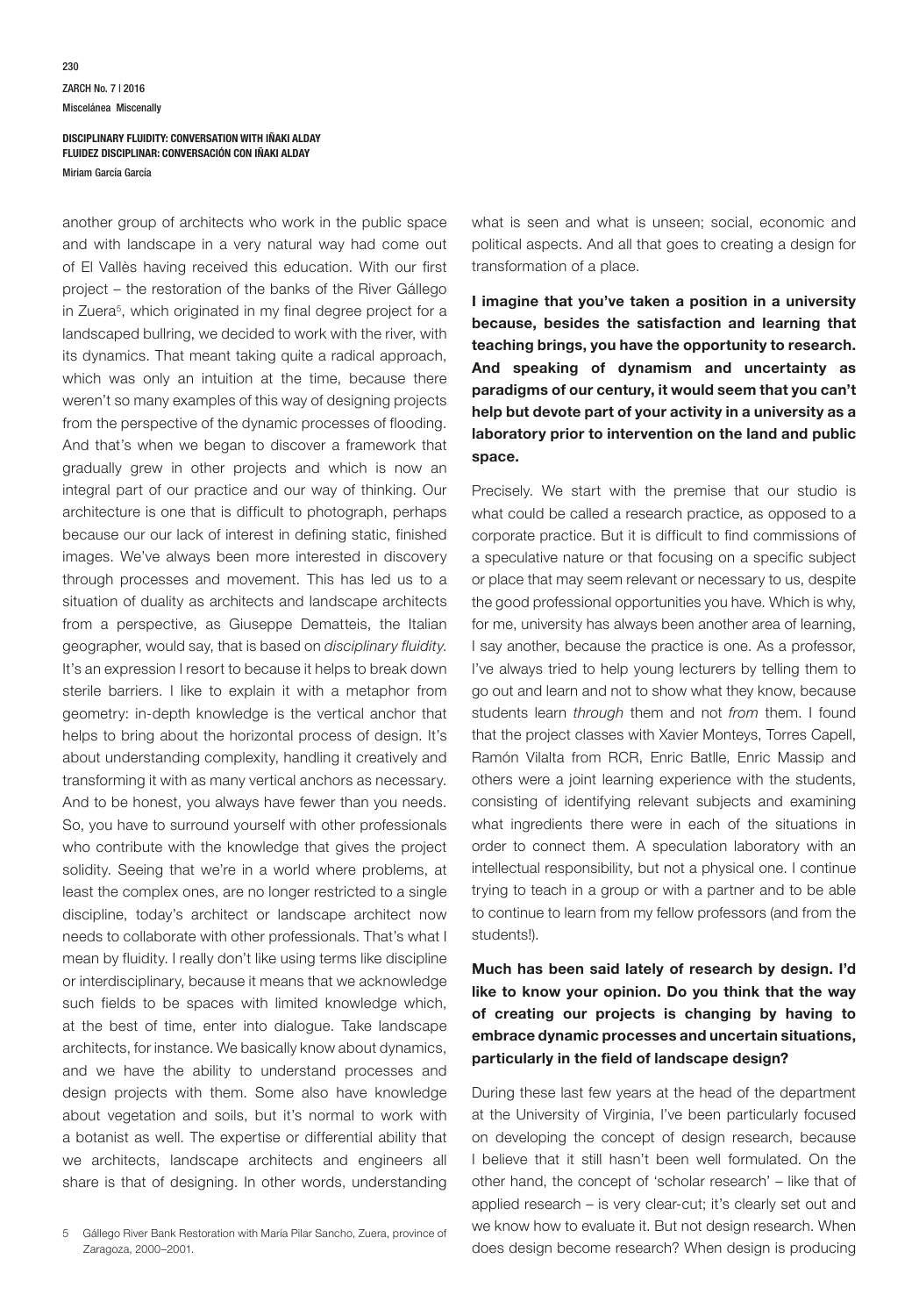educación, y antes que nosotros, salieron del Vallés compañeros como RCR, BCQ y otra serie de arquitectos que trabajan en el espacio público y el paisaje de una manera muy natural. Con nuestro primer proyecto -la recuperación de las riberas del Gállego en Zuera<sup>5</sup>, con origen en mi proyecto de una plaza de toros "paisajística" como fin de carrera-, tomamos la decisión de trabajar con el río y sus dinámicas. Esto supuso una aproximación en cierta manera muy radical, que fue por aquel entonces solo una intuición, ya que no había tantos ejemplos de esta forma de afrontar los proyectos a partir de procesos dinámicos de inundación. Y ahí es dónde empezamos a descubrir un marco que ha ido creciendo con otros proyectos y que es ya parte integral de nuestra práctica y de nuestra forma de pensar. Nuestra arquitectura es una arquitectura que tiene dificultad para ser fotografiada, quizás por esa falta de interés nuestra por definir imágenes estáticas, finalizadas. Nos ha interesado siempre más el descubrimiento a partir de procesos y del movimiento. Esto nos ha llevado a una situación de dualidad como arquitectos y paisajistas desde una perspectiva, como dice Giuseppe Dematteis, el geógrafo italiano, que se basa en la *fluidez disciplinar*. Una expresión a la que recurro porque ayuda a eliminar barreras estériles. A mi me gusta explicarlo con una metáfora geométrica: los conocimientos profundos son anclas verticales que ayudan a desarrollar el proceso horizontal de diseño. Se trata de entender la complejidad, manejarla creativamente y transformarla con tantos anclajes verticales como sean necesarios. Y sinceramente, uno siempre tiene menos de los que necesita. Por lo tanto, uno tiene que rodearse de otros profesionales que aporten esos conocimientos que dan solidez al proyecto. Como estamos en un mundo en el que los problemas, al menos los complejos, dejan de estar circunscritos a una disciplina, el arquitecto o el paisajista necesita colaborar con otros profesionales. Por eso lo de la fluidez. No me gusta nada lo de disciplina o interdisciplinar, porque significa que reconocemos estos campos como espacios cerrados de conocimiento que, en el mejor de los casos, dialogan. Los paisajistas, por ejemplo, sabemos básicamente de dinámicas y tenemos la capacidad de entender procesos y proyectar con ellos. Algunos, además, saben de vegetación o de suelos, pero es habitual trabajar además con un botánico. La *expertise* o capacidad diferencial que compartimos arquitectos, paisajistas, o ingenieros es la del proyectar. Es decir, entender lo que se ve y lo

que no se ve, los aspectos sociales, económicos o políticos y con todo ello, generar una propuesta de transformación de un lugar.

**Yo me imagino que estás en la Universidad porque además de la satisfacción y el aprendizaje que da la docencia, está la capacidad de investigar. Y si hablamos del dinamismo y de la incertidumbre como paradigmas de nuestro siglo, parecería que no se pueda evitar destinar parte de vuestra actividad a la investigación en la universidad como laboratorio previo a la intervención sobre el territorio y el espacio público.**

Efectivamente, partimos de la base de que nuestro despacho es lo que se denominaría como *research practice,* por contraposición a la *corporate practice.* Pero por buenas oportunidades profesionales que uno tenga es difícil encontrar encargos que tengan un determinado carácter especulativo o aborden ciertos temas o lugares que nos pueden parecer relevantes y necesarios. Por eso para mi la universidad ha sido siempre otro área de aprendizaje, y digo otro, porque la práctica también lo es. Como Chair, he intentado ayudar a los profesores jóvenes pidiéndoles que vayan a aprender y no a demostrar lo que saben, porque que los estudiantes aprenden *a través* y no *de* ellos. Las clases de proyectos con Xavier Monteys, Torres Capell, Ramón Vilalta de RCR, Enric Batlle, Enric Massip y otros, fueron para mí un aprendizaje en conjunto con los estudiantes, consistente en identificar temas relevantes y examinar cuáles son los ingredientes en cada una de las situaciones para relacionarlos. Un laboratorio de especulación que tiene responsabilidad intelectual aunque no física. Sigo procurando dar clase en grupo o con un socio y poder seguir aprendiendo de los co-profesores (y de los estudiantes!).

# **Últimamente se habla también mucho del** *research by design***, me gustaría saber tu opinión. ¿Piensas que la manera de elaborar nuestros proyectos está cambiando al tener que abrazar, especialmente en el ámbito del diseño de paisaje, procesos dinámicos y situaciones de incertidumbre?**

Durante estos últimos años al frente del Departamento en la Universidad de Virginia, he estado muy centrado en desarrollar el concepto de *design research*, porque creo que todavía no está bien formulado. Por el contrario el concepto de *scholar research* –como el de *applied research*– está muy claro, está pautado y se sabe como evaluar. *Design research,* no. ¿Cuando el *design*, el diseño, se convierte en *research*, en investigación? ¿Cuándo el diseño está

<sup>5</sup> Recuperación Ribera Gállego con María Pilar Sancho, Zuera, Zaragoza, 2000-2001.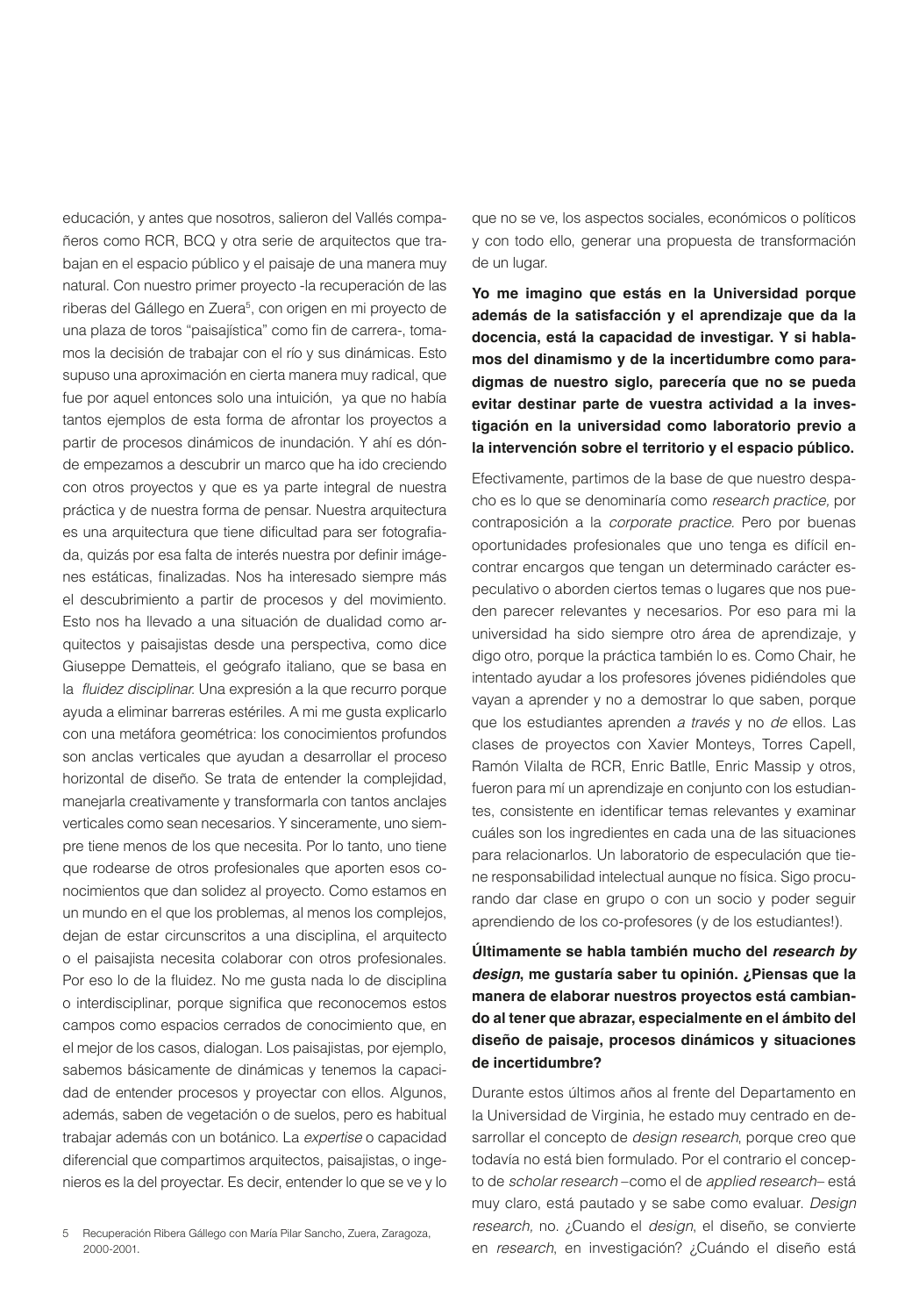knowledge? In my opinion, we start to do research the moment we start to speculate. Design compiles first, and once all the information is gathered together, speculations start to emerge on new scenarios for transformation. The way in which that information is compiled, the rigour in hypotheses or future scenarios, the innovation produced through design, all of this should be evaluated, as it serves to advance knowledge. However, it's still in its formulation stage, and there's still a long way to go, both here and in the US, to objectivize it, parametrize it, and to show its legitimacy in the other academic fields.

**I was looking over the reasons you had been appointed professor and head of the department at the University of Virginia, and among the documentation I found there are concepts such as interdisciplinarity, integration of scales and an issue I found essential to highlight, and I believe it was present this morning in your lecture. It pointed towards social and environmental ethics. What do you think of the role and responsibility of the profession in our time, and what would be your agenda?**

My proposal for the University of Virginia revolved around about the role of the architect and the role of architecture at present. While revising those notes for other later presentations, I see that I continue to be concerned about the same thing; that is, our role in transformations of the physical environment in contemporary society and culture. I see we are the ones who have the tools to bring about new scenarios for transformation, and we therefore accept the responsibility for designing the future scenarios in the midst of an ecological, economic and political crisis, derived to some degree from uncertainty. What are the issues? I don't think it's beauty; beauty is a given in our work. It's like the phrase by Mies van der Rohe which goes something like "Ninety per cent of architecture is building, and I don't want to talk about the rest", or Alejandro de la Sota's famous *take someone for a ride to give them what they want*. What matters is to deal with problems, and by identifying what is relevant, the project will then emerge. It isn't so much an introspective view, like the one that has shrouded the profession in the last 40 years of post-modernity, especially in the US.

**Then one could think that given that the questions that are representative of this age are specific ones, not only the practice but teaching and research on them** 

**should respond to this context. My question is whether now that you have the experience of working on both sides of the Atlantic, you feel that there are differences between the issues that concern universities in the US and here in Spain.**

First, I'd like to clarify that when I put forward the idea that a project is defined as a process, I'm not rejecting questions of form. Form is the result of this process, which we control and guide creatively, to a result with functional, aesthetic and cultural values. Architecture is the most ancient and ancestral profession. It has shaped man's surroundings, and it's surely the humanity's principal cultural product. I want to make that clear, because we occasionally see difficulties or misunderstandings with regard to formalization. Nowadays, the enormous capacity for recognizing contexts, analysis of variables and complex processes, particularly in the fields of landscape and urban, is seen to somehow be frustrated by this difficulty in formalizing a design for physical transformation. Within the areas of a project, landscape design is the most prepared to manage uncertainty and to work with it, to accept and work with complexity by incorporating variables from different fields. It presents the opportunity to incorporate ecology, production, culture... to synthesize, give hierarchical structure to and use the information in order to design that process of transformation.

### **Do you think that the architecture schools in Spain are underscoring these things?**

I believe that the level of architecture schools in Spain is excellent; it's something you realize when you leave Spain. We draw inspiration from an architecture produced by masters who strived to bring modernity here during the years of the dictatorship, and which didn't embrace postmodernism with the same intensity as it did in other countries in Europe and the Americas. We were too busy trying to modern, and to apply the ideas of modernity (an architecture that was able to meet social needs). Of course there are still shortcomings, especially that of understanding what lies beyond the static. Perhaps with the public space project we still haven't reached the same level as that of architecture. The Catalan school has developed it the furthest, avoiding the imposition of artificial narratives, but even so, we still have parks, plazas and streets of extraordinary quality. However, the reason I decided to leave and I didn't request to have my place in the university kept open was my disagreement with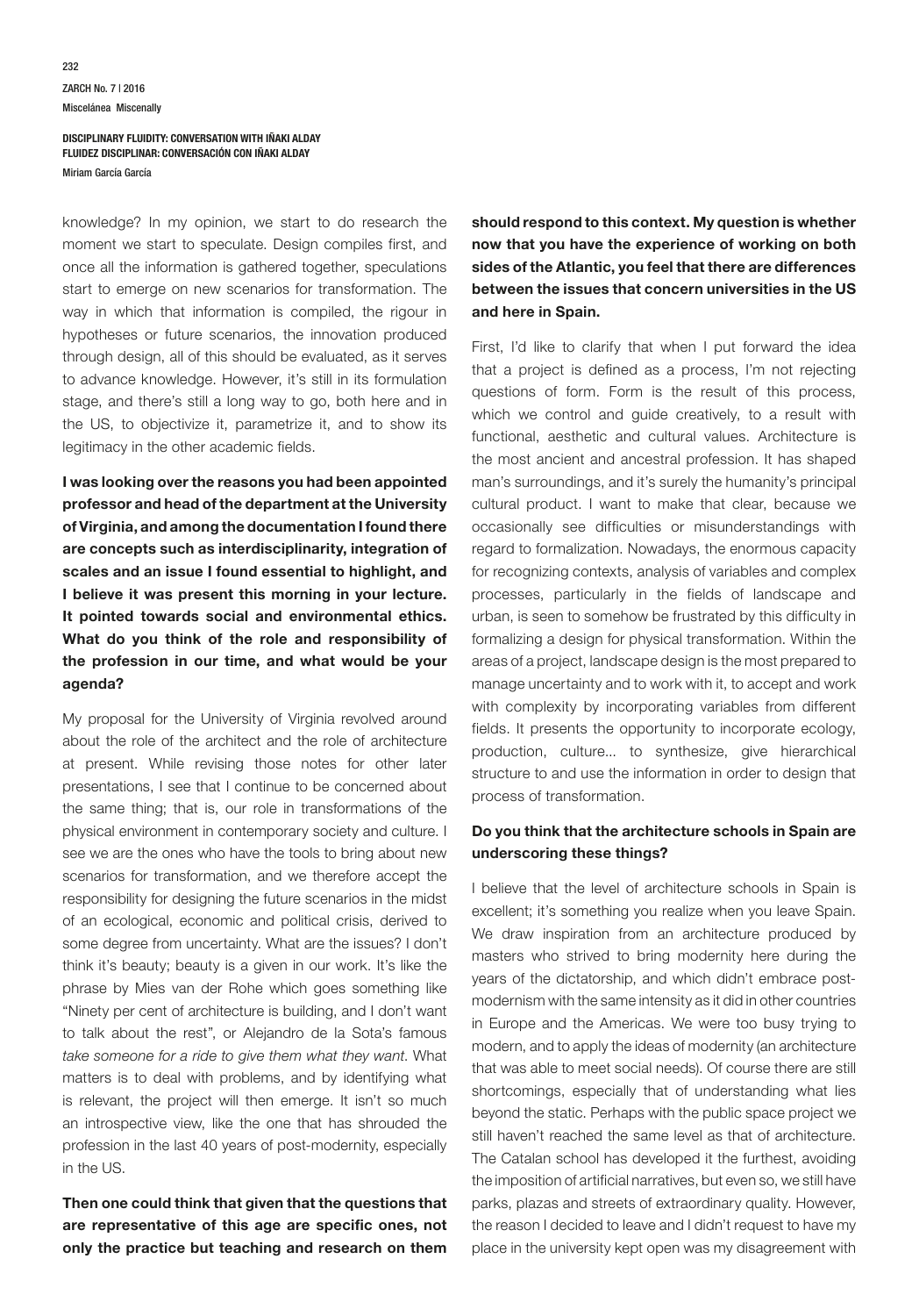produciendo conocimiento? En mi opinión empezamos a hacer *research* en el momento en el que empezamos a especular. El diseño primero recopila y una vez aglutinada toda la información, empieza a producir especulaciones de nuevos escenarios de transformación. La manera en la que se recopila esa información, el rigor en las hipótesis o escenarios futuros, la innovación producida a través del diseño, todo eso debe ser evaluado, puesto que sirve para avanzar el conocimiento. Sin embargo, está todavía en fase de formulación, y queda mucho camino por recorrer tanto aquí como en Estados Unidos, para objetivarlo, parametrizarlo y demostrar su legitimidad en el resto de ámbitos académicos.

**Estuve buscado los motivos por los cuales te habían escogido como Catedrático y Director de Departamento en la Universidad de Virginia, y entre la documentación que encontré aparecían conceptos como la interdisciplinaridad, la integración de escalas y una cuestión que me parece fundamental reivindicar y que creo que ha estado presente esta mañana en tu conferencia. Se apuntaba a una ética social y ambiental. ¿Qué piensas del papel y la responsabilidad de la profesión en nuestros días y cuál sería su agenda?**

Mi propuesta para la Universidad de Virginia se centró en el rol del arquitecto y del rol de la arquitectura en el momento actual. Revisando estas notas para otras presentaciones posteriores veo que sigo preocupado por lo mismo, es decir, por nuestro rol en las transformaciones del medio físico, en la sociedad y en la cultura contemporáneas. Veo que somos quienes tenemos las herramientas para producir nuevos escenarios de transformación y por lo tanto asumimos la responsabilidad de definir futuros en medio de una crisis ecológica, económica y política derivadas, en cierta manera de la incertidumbre. ¿Cuáles son los temas? Creo que no es la belleza, la belleza se da por supuesta en nuestro trabajo. Es como la frase de Mies van der Rohe en la que decía que "el 90% de la arquitectura es construcción y del resto no quiero hablar", o el famoso *liebre por gato* de Alejandro de la Sota. Se trata de atacar los problemas e identificar lo que es relevante, entonces surgirá el proyecto. No es por lo tanto una mirada introspectiva como en la que se ha envuelto la profesión en los últimos 40 años de posmodernidad, especialmente en Estados Unidos.

**Entonces cabría pensar que como las cuestiones que son representativas de esta época son unas concretas, no solo la práctica, sino la enseñanza y la investi-** **gación con ellas, deberían responder a este contexto. Mi pregunta es si ahora que tienes la experiencia de trabajar a ambos lados del Atlántico sientes que hay diferencias entre las cuestiones que preocupan a las Universidades en Estados Unidos y aquí en España.**

Primero quisiera aclarar que cuando propongo que el proyecto se define como un proceso, no estoy despreciando las cuestiones formales. La forma es resultado de este proceso, que controlamos y guiamos creativamente, hasta un resultado con valores funcionales, estéticos y culturales. La arquitectura es la profesión más antigua y atávica, que ha moldeado el entorno del hombre, y seguramente el principal producto cultural de la humanidad. Quiero aclararlo porque en ocasiones vemos dificultades o malentendidos en relación con la formalización. Hoy en día, el potencial que ofrece nuestra enorme capacidad de reconocimiento de los contextos y de análisis de variables y procesos complejos, especialmente en el paisaje y el diseño urbano, se ve en cierta manera fustrado por esa dificultad en formalizar una propuesta de transformación física. Dentro de las áreas de proyecto, el paisajismo es la mas preparada para gestionar la incertidumbre y trabajar con ella, de asumir y trabajar con la complejidad incorporando variables de distintos campos. Da la oportunidad de incorporar la ecología, la producción, la cultura... de sintetizar, jerarquizar y utilizar información muy diversa para diseñar ese proceso de transformación.

## **¿Crees que las escuelas de arquitectura en España se están poniendo el acento en estas cosas?**

Creo que el nivel de las escuelas de arquitectura en España es excelente, algo de lo que te das cuenta cuando sales de España. Bebemos de una arquitectura que se apoya en los maestros que lucharon para traer la modernidad durante la dictadura, y que no abrazó con tanta intensidad el postmodernismo como en otros países europeos y americanos. Estábamos demasiado ocupados en ser modernos y aplicar los ideales de la modernidad (una arquitectura capaz de abordar necesidades sociales). Por supuesto faltan cosas, especialmente entender lo que va más allá de lo estático. Quizás en el proyecto del espacio público no hemos llegado todavía al nivel de la arquitectura. Probablemente la escuela catalana lo ha desarrollado más, evitando la imposición de narrativas artificiales, pero aún así tenemos parques, plazas y calles de una extraordinaria calidad. Sin embargo, el motivo por que decidí irme y no solicité que me guardaran la plaza en la Universidad era mi desacuerdo con el modelo de arquitecto que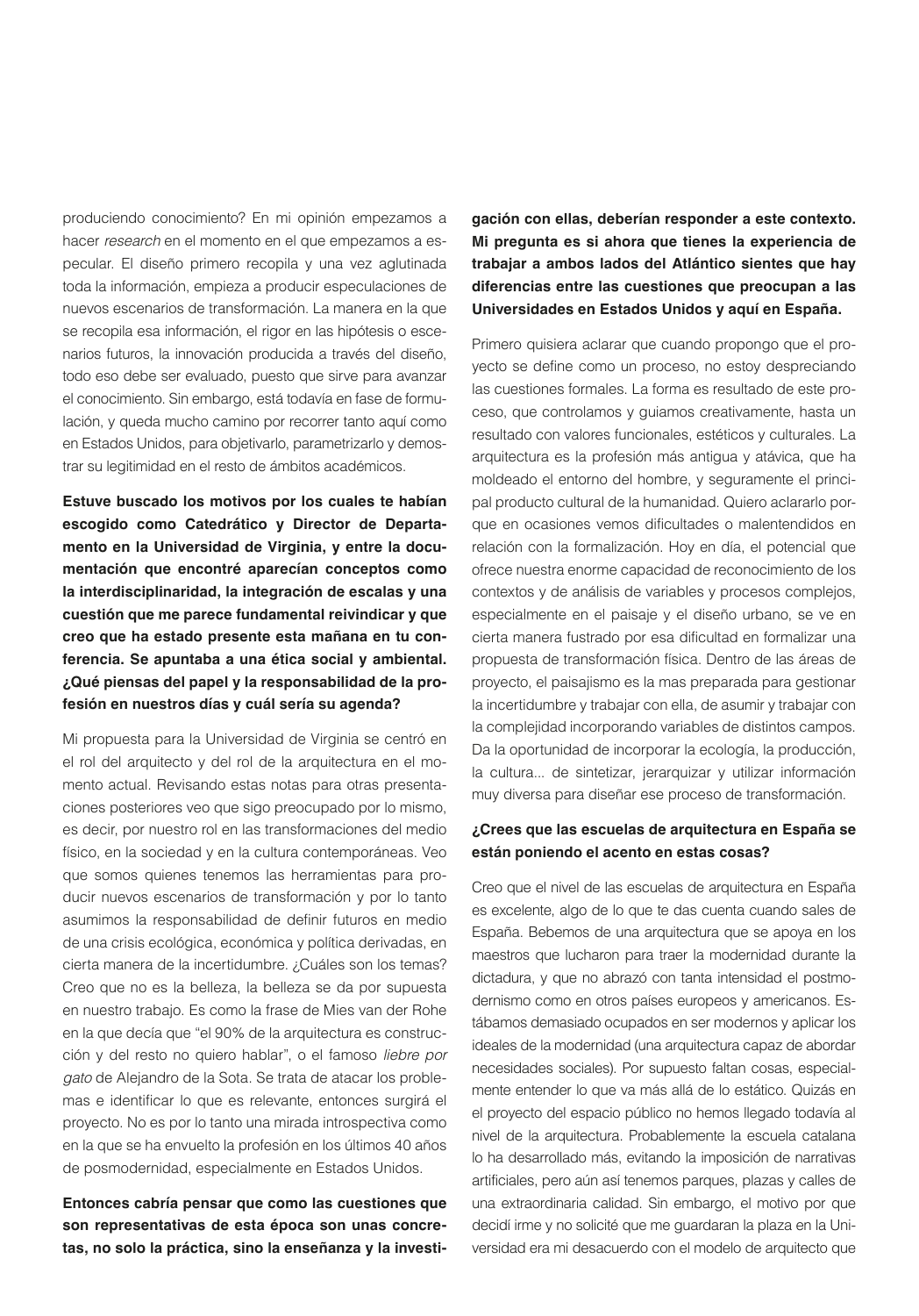the model of architect that we were conveying to students: a model that was set on having big fish in a small pond, when in 2005 it was already evident that we architects had to face new challenges and work in new fields and in different ways. I think the crisis in Spain has simply accelerated the clash that would have taken place anyway, sooner or later. We have very good young architects who aren't going to reproduce the model of previous generations. Therefore, I think it's essential that the teaching of architecture focuses on the creative management of complexity, which is also applicable to many professional and job-related situations. In this sense, I'm tremendously optimistic about the future of architects.

# **I'm also curious to know what projects you would like to take on in the studio. I'm asking from the perspective of learning by doing. I imagine that there are subjects you are especially interested in.**

I think that both Margarita and I are aware that where we've developed something of relevance is through projects, which are gradually turning into a breeding ground for fertile ideas. We're interested in complex situations. For instance, a long time ago we said we wouldn't do any single-family homes, that they didn't interest us, and that we were interested in focusing our activity on public space, which is the space of conflicts and the greatest complexity. And from this perspective, we're interested in everything to do with infrastructure. Right now we're seeing that monofunctional logic is pointless, that our planet's backyard no longer exists, and therefore every piece of infrastructure has to be responding to many variables by participating in the construction of a shared space. Issues related to transport, energy, should be serving the place, the people, the context. For us, the power station for the Zaragoza Expo was a significant project in terms of experimenting with the capacity that infrastructure has for hybridization and, not only that, but it also meant the challenge of incorporating an infrastructure project into urban life, into the public space.

**Infrastructure is undoubtedly one of the elements that has most transformed the land, and I refer not only to its form but also to its relationships, even its metabolism. And in most cases it's designed without concern for the functionality and legibility of these issues, hindering its understanding, and causing increasing** 

## **hostility between humans and their environment. I'd like to know your opinion on this issue.**

It is undeniable that infrastructure is the great agent for transformation and that this is also a field of design. I would even turn this around and suggest that public space be thought of as infrastructure. But not as *green infrastructure*, which has become a sort of rhetoric, but as real infrastructure. For example, we've been working on a series of parks we've designed in relation to flooding, turning public space into hydraulic infrastructure that's working to help the course of the river.

**Infrastructure has also meant a great deal of business that has been sustaining certain types of sectors of economic activity. And now that so much is being said about the green economy, if we place emphasis on infrastructure and landscape, it would seem that a new area of business is opening for research, even for jobs and professions. Do you think there is technology still to be developed that is related to this other form of inhabitation and with the ability to reactivate another economy that works with the processes of nature and not against it?** 

My position in this respect is absolutely pragmatic. For instance, Aranzadi Park<sup>6</sup> is hydraulic infrastructure for coexistence, for a paradigm shift, for awareness, for understanding, but there you have an addition flow of  $X \text{ m}^3$ / second circulating and delaying the river from overflowing into the adjacent neighbourhood.. The park has been designed for a complex situation, which is not that of the traditional concrete channel that increases capacity without offering anything else, and which causes problems of erosion at its end point. In the Puerto Rico<sup>7</sup> project, we arrived in time to save an existing meander and its related cultural heritage, because a channel had already been designed to eliminate the meander, but it hadn't yet been executed by the USACE<sup>8</sup>. Well, the Aranzadi project could have been a flood relief channel, but we designed it from a more complex standpoint, with the decision that it should be part of the

- 6 Aranzadi Park, Aranzadi Meander, Pamplona, Pamplona City Council, 2008
- 7 Master Plan for the restoration of the The Antiguo Acueducto del Río Piedras in San Juan, Puerto Rico, 2015.
- 8 The United States Army Corps of Engineers.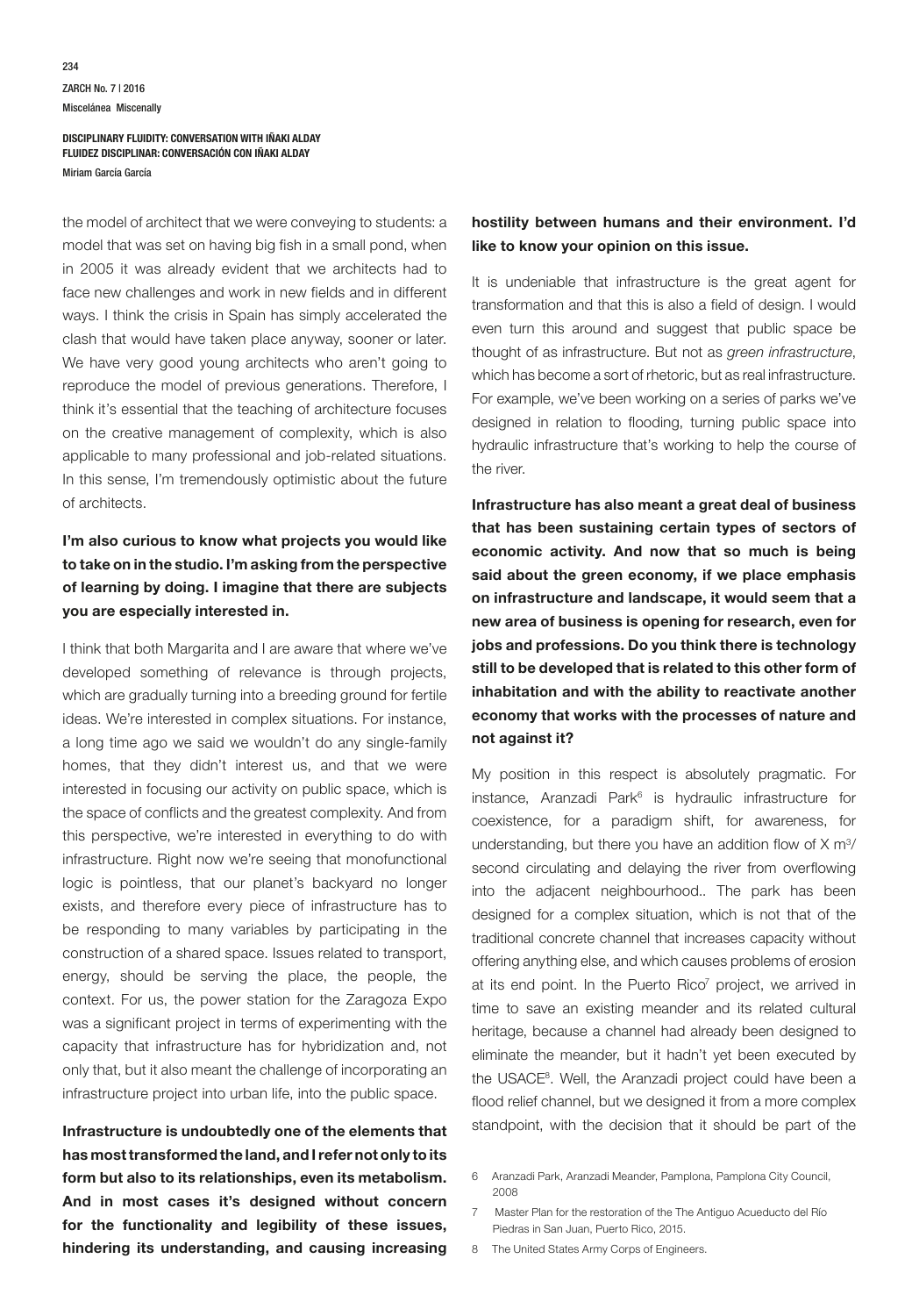estábamos transmitiendo a los estudiantes: un modelo empeñado en ser cabezas de ratón, cuando en el año 2005 ya era evidente que los arquitectos debíamos afrontar nuevos retos y trabajar en nuevos campos y de otros modos. Creo que la crisis en España simplemente ha acelerado un choque que iba a producirse más tarde o más temprano. Tenemos muy buenos jóvenes arquitectos que no van a poder reproducir el modelo de generaciones anteriores. Por lo tanto, que la enseñanza de la arquitectura se centre en el manejo creativo de la complejidad me parece una cuestión fundamental, y que es, además, aplicable a muchas situaciones profesionales y laborales. En este sentido soy tremendamente optimista en relación al futuro de los arquitectos.

# **Tengo curiosidad también por saber qué proyectos os apetecería hacer en el despacho. Lo pregunto desde la perspectiva del** *learning by doing***. Imagino que hay asuntos que os interesan especialmente.**

Creo que tanto Margarita como yo somos conscientes que donde hemos desarrollado algo de relevancia es a través de los proyectos, que van poco a poco generando un caldo de cultivo que fecunda ideas. Nos interesan las situaciones complejas. Por ejemplo hace mucho tiempo dijimos que no íbamos a hacer ninguna vivienda unifamiliar, que no nos interesaba y que sin embargo nos interesaba volcar nuestra actividad en el espacio público, que es el espacio de conflicto y de máxima complejidad. Y desde esta perspectiva nos interesa todo lo relacionado con las infraestructuras. Ahora mismo se constata que las lógicas mono-funcionales no son útiles, que no existe ya el patio trasero en nuestro planeta, y que por lo tanto cada pieza de infraestructura ha de estar respondiendo a múltiples variables participando en la construcción del espacio compartido. Que los temas de transporte, de energía, deben estar atendiendo al lugar, a la gente, al contexto. Para nosotros la Central de Energía de la Expo de Zaragoza fue un proyecto importante en el sentido de experimentar la capacidad de hibridación de las infraestructuras y, no solo eso, sino que además supuso el reto de incorporar una infraestructura extraordinariamente pesada y alienante a la vida urbana, al espacio público.

**Las infraestructuras han sido sin duda uno de los elementos que más han transformado el territorio, no me refiero solo a su forma, sino también a sus relaciones, incluso a su metabolismo. Y la mayoría de las veces se han diseñado sin preocuparse por la funcionalidad y legibilidad de estas cuestiones impidiendo su comprensión, produciendo cada vez más una desafecta-**

## **ción entre el hombre y su entorno. Me gustaría conocer tu opinión en relación esta cuestión.**

Es indudable que las infraestructuras son los grandes agentes de transformación y que ese también es un campo de diseño. Incluso propondría dar la vuelta a la ecuación y pensar en el espacio público como infraestructura. Pero no como *infraestructura verde*, que se ha convertido en una expresión retórica, sino como infraestructura real. Nosotros hemos trabajando por ejemplo en el conjunto de parques que hemos diseñado en relación con la inundación, convirtiendo el espacio público en una infraestructura hidráulica que está trabajando en ayudar al cauce.

**Las infraestructuras también han supuesto una gran fuente de negocio que ha estado sustentando determinado tipo de sectores de actividad económica. Y ahora que se habla tanto de la economía verde, si ponemos el acento en las infraestructuras y el paisaje parecería que se abre un nuevo campo de negocio, de investigación, incluso de trabajos y oficios. ¿Piensas que hay una tecnología por desarrollar que tiene que ver con esta otra manera de habitar y con la capacidad de reactivar otra economía que trabaje con los procesos de la naturaleza y no contra ella?** 

Mi posición es absolutamente pragmática en este sentido. Por ejemplo, el parque de Aranzadi<sup>6</sup> es infraestructura hidráulica de convivencia, de cambio de paradigma, de sensibilización, de entendimiento, pero ahí hay x m3/sg adicionales circulando y retrasando el desbordamiento del rio en el barrio adyacente. El parque está diseñado desde una situación compleja que no es la del tradicional canal de hormigón que aumenta la capacidad sin ofrecer nada más, y que provoca problemas de erosión en su punto final. En el proyecto de Puerto Rico<sup>7</sup> hemos llegado a tiempo de salvar el meandro existente y su patrimonio histórico ya que había un canal proyectado pero no ejecutado de USACE<sup>8</sup> que eliminaba el meandro. Pues bien, el proyecto de Aranzadi podría haber sido un canal de evacuación, pero nosotros lo planteamos desde una posición más compleja, apostando por que fuera parte del espacio público, de la ecología riparia, de otras lógicas que no son solo las de la evacua-

- 6 Parque de Aranzadi, Meandro de Aranzadi, Pamplona, Ayuntamiento de Pamplona, 2008
- 7 Master Plan de recuperación del antiguo acueducto del Río Piedras en San Juan, Puerto Rico, 2015.
- 8 The United States Army Corps of Engineers (USACE) o el cuerpo de Ingenieros de la Armada de los Estados Unidos.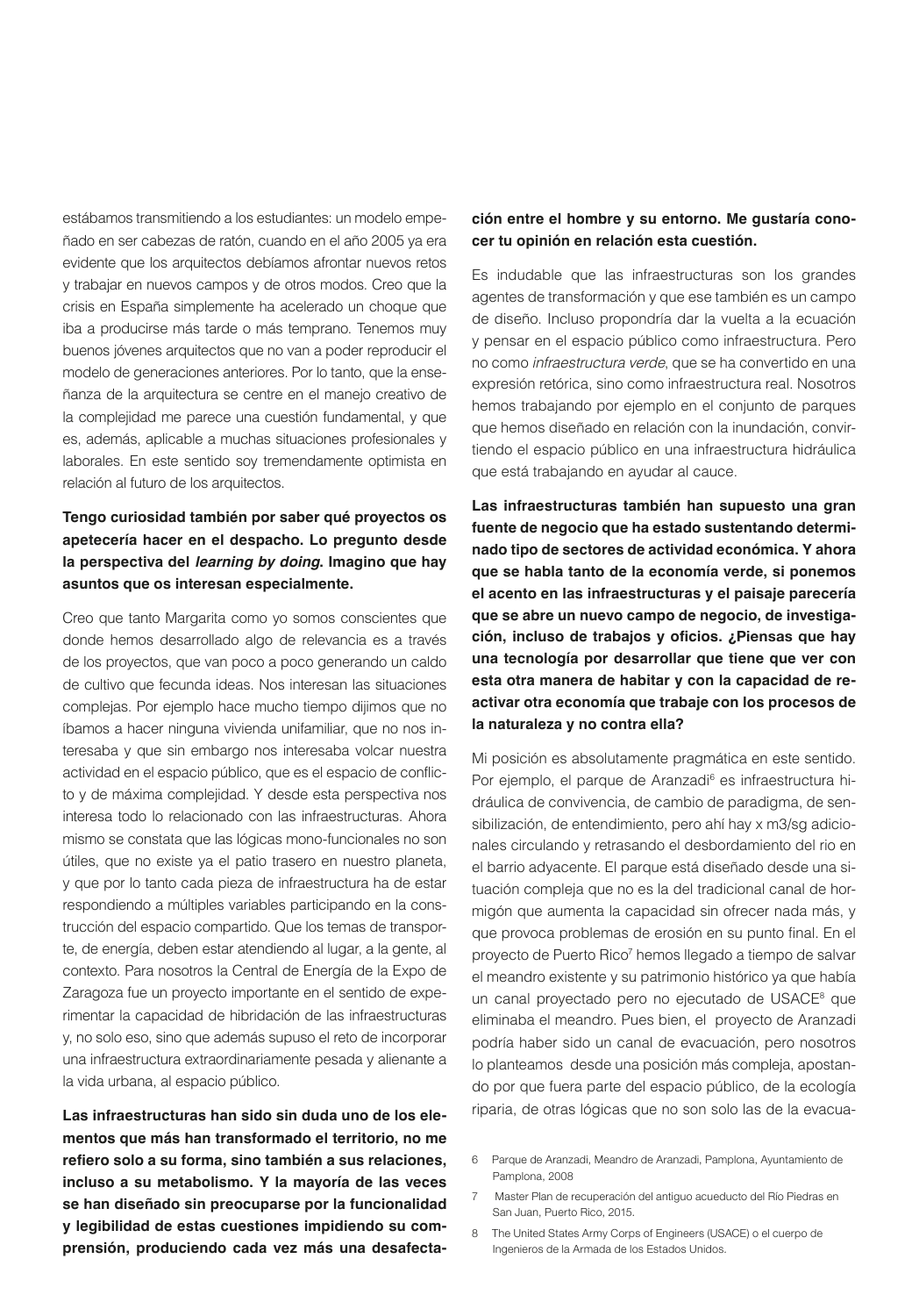### ZARCH No. 7 | 2016 Miscelánea Miscenally 236

#### **DISCIPLINARY FLUIDITY: CONVERSATION WITH IÑAKI ALDAY FLUIDEZ DISCIPLINAR: CONVERSACIÓN CON IÑAKI ALDAY** Miriam García García

public space, of the riverside environment, using other forms of logic other than just diversion of flood water. Water will enter and leave the park sustainably. Of course there are technologies based on inert materials, but there are others based on living elements which, together with geometric tests, are new tools for projects, and in this sense, new fields of research and innovation. Geometry can be used to modify flows and then go on to work with speed, with drag and sedimentation. Basically, this way of looking at a project is like a small experiment that brings together technology and geometry, and the relationship between them.

**Another matter that I would like to bring up and which is also related to infrastructure is that when I see your completed projects, it is simple for me to imagine that when people experience them they find it easy to understand their working, and this in a way ensures their life, management and maintenance. At the same time, one would think, for instance in the Water Park [Zaragoza], that it would be simpler to understand the dynamics of the river and its floods than, for example, behind a dyke. And I'd like to know whether this is a concern for you when you design, even when it's something you enhance: the understanding of how living systems work, as an exercise in awareness, but also in pragmatism in relation to its use and management.**

Narratives in the public space have to be at the service of the way citizens will read them. The resulting poetics shouldn't be opaque and self-referential, but invite understanding and participation. There are four ideas involved in the Water Park: returning a third of the space to the river, together with everything that entailed; understanding that the water system that historically managed the meander would continue to be an essential part of the project; understanding that the landscape was already laid out, and therefore that we weren't going to design new geometries, but base ourselves on the existing plots; and, finally, establishing a gradient between the city and the river. These four ideas were very basic but also very fertile, because they weren't self-restricting and they were easy to share. On the other hand, when we work in the public space, it's important to work systematically, avoiding *accidents* while proposing structures for spaces that can be used in very different ways that evolve over time.

**Changing the subject, I recall something you said before with regard to the difficulty of photographing**  **your projects. I wanted to know your opinion on landscape architecture publications. Or in other words, your opinion on the way to communicate our work. To what extent can projects in constant evolution and dynamism be susceptible to needing other formats? Perhaps a video of any of your projects in which this evolution can be conveyed, with which you can heighten, raise and lower the scale to communicate the dynamics and scope, would surely be the most suitable format. Perhaps in order to understand the complexity of landscape architecture and to disseminate some of its processes there is a need for different media than those of conventional architecture.**

Yes, it's very possible, because the large dimensions and movable nature of this is at odds with photography, and often ends up being green compositions, idyllic images of people in green spaces. And that's really of little interest, because when you want to explain the 'performance' of a landscape project and its workings, photography isn't a suitable medium. So video, if it isn't turned into a picturesque narrative, is certainly a good medium, as are other tools, such as digital animation.

## **It would seem that the landscape architecture agenda involves developing technology in every sense.**

Yes, and I also believe that we should be more strategic, not in the marketing sense, but with regard to education. Not a paternalistic education, but an education that's capable of establishing a framework of shared values.

**I was thinking of Ian McHarg and his television programme broadcast by CBS in 1960,** *The House We Live In***, where he invited leading philosophers and scientists to debate the role of humans in the world. McHarg brought landscape architecture to the general public in a similar way to the one he used in his Man and Environment course at the University of Pennsylvania. I was wondering then whether you knew of any charismatic and media-savvy landscape architect who may be interested in communication and dissemination of the landscape agenda in the current context of uncertainty and awareness of life in the Anthropocene era.**

While there are architects who have transformed communication such as Koolhaas, I'm not so sure whether there is a charismatic figure in the field of landscape who is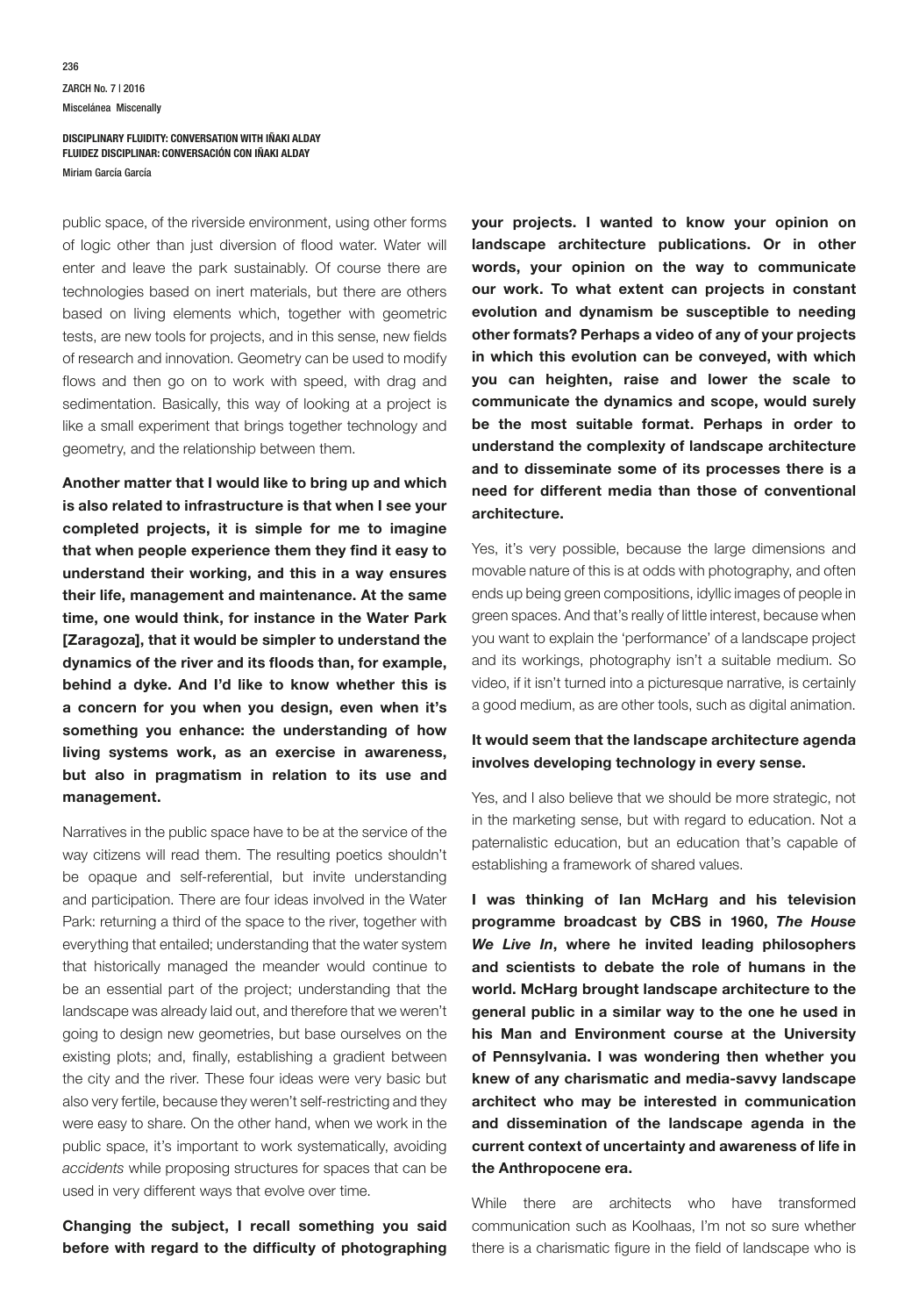ción del agua. En el parque el agua va a entrar y salir de forma sostenible. Efectivamente hay tecnologías basadas en materiales inertes, pero hay otras basadas en elementos vivos, que junto con los ensayos geométricos, suponen nuevas herramientas para los proyectos y, en ese sentido, nuevos campos de investigación e innovación. A través de la geometría se pueden modificar los flujos y entonces empezar a trabajar con la velocidad, con los arrastres y los depósitos. En el fondo esta manera de afrontar el proyecto es como un pequeño experimento que aglutina tecnología, geometría, materiales y las relaciones entre ellos.

**Otra cuestión que me gustaría plantearte y que tiene que ver también con las infraestructuras, es que viendo vuestros trabajos a mi me es sencillo imaginar que al experimentarlos a las personas les sea fácil entender su funcionamiento y que eso en cierto modo asegure su vida, gestión y mantenimiento. Al mismo tiempo uno pensaría que, por ejemplo en el Parque del Agua, es más sencillo comprender las dinámicas del río y sus avenidas, que por ejemplo tras un dique. Y quisiera saber si esto os preocupa cuando proyectáis, incluso si es algo que potenciáis: el entendimiento del funcionamiento de los sistemas vivos, como ejercicio de consciencia, pero también de un cierto pragmatismo en relación a su uso y gestión.**

En el espacio público las narrativas han de estar al servicio de la lectura del ciudadano. Las poéticas resultantes no deben ser opacas y autorreferenciales, sino que inviten a la comprensión y a la participación. El Parque del Agua tiene cuatro ideas: devolver un tercio del espacio al río junto con todo lo que ello conlleva, entender que el sistema del agua que ha gestionado históricamente el meandro va a seguir siendo el elemento fundamental del proyecto, entender que el pasaje ya está trazado y que por lo tanto no vamos a dibujar nuevas geometrías, sino basarnos en las parcelas existentes, y por último, establecer un gradiente entre la ciudad y el río. Cuatro ideas muy básicas pero también muy fértiles, porque no se cierran en si mismas y son fáciles de compartir. Por otro lado, cuando trabajamos en el espacio público, es importante trabajar de manera sistemática, evitando los *accidentes* y proponiendo estructuras de espacios que puedan usarse de maneras muy diferentes y evolucionar en el tiempo.

**Saltando de tema y recordando algo que has comentado antes en relación a la dificultad de fotografiar vues-** **tros proyectos, quería saber tu opinión sobre las publicaciones de arquitectura de paisaje. O mejor dicho, sobre la manera de comunicar nuestro trabajo. ¿Hasta qué punto proyectos en constante evolución y dinamismo, pueden ser susceptibles de necesitar otros formatos? Quizás un vídeo de cualquiera de vuestros proyectos en el que se pueda transmitir esa evolución, desde el que te puedas elevar, subir y bajar de escala para comunicar las dinámicas y el alcance, sea seguramente un formato más adecuado. Quizás la arquitectura del paisaje para comprender su complejidad, para desvelar algunos de sus procesos, necesite de soportes diferentes a los de la arquitectura tradicional.**

Sí, es muy posible porque las grandes dimensiones y el carácter mutable se llevan mal con la fotografía A menudo acaba siendo una composición de imágenes idílicas con gente en espacios verdes. Y esto realmente no tiene interés, porque cuando se quiere explicar la *performance* del proyecto de paisaje, su funcionamiento, la fotografía no es adecuada. Por lo tanto sí, el vídeo sin que se convierta en una narrativa pintoresca, es un buen soporte, al igual que otras herramientas como las animaciones digitales.

## **Parecería que la agenda de la arquitectura del paisaje conlleva impulsar tecnologías en todos los sentidos.**

Si, y creo que además deberíamos ser más estratégicos en el sentido no de marketing, sino de educación. No de educación paternalista, sino de una educación capaz de establecer un marco de valores compartidos.

**Estaba pensando en Ian McHarg y en su programa de televisión en la CBS en 1960,** *The House Where We Live In***, donde invitaba a destacados filósofos y científicos de la época para discutir el papel del ser humano en el mundo. McHarg acercó la arquitectura del paisaje al gran público en un estilo similar al que utilizaba en sus clases** *Man and Environtment***, en la Universidad de Pensilvania. Me preguntaba entonces si conoces algún paisajista tan carismático y mediático, que se haya interesado por la comunicación y divulgación de la agenda del paisaje en el contexto actual de incertidumbre y de conciencia de vida en el Antropoceno.**

Así como hay arquitectos que han transformado la comunicación como Koolhaas, en paisaje no estoy tan seguro de que haya surgido una figura carismática que se haya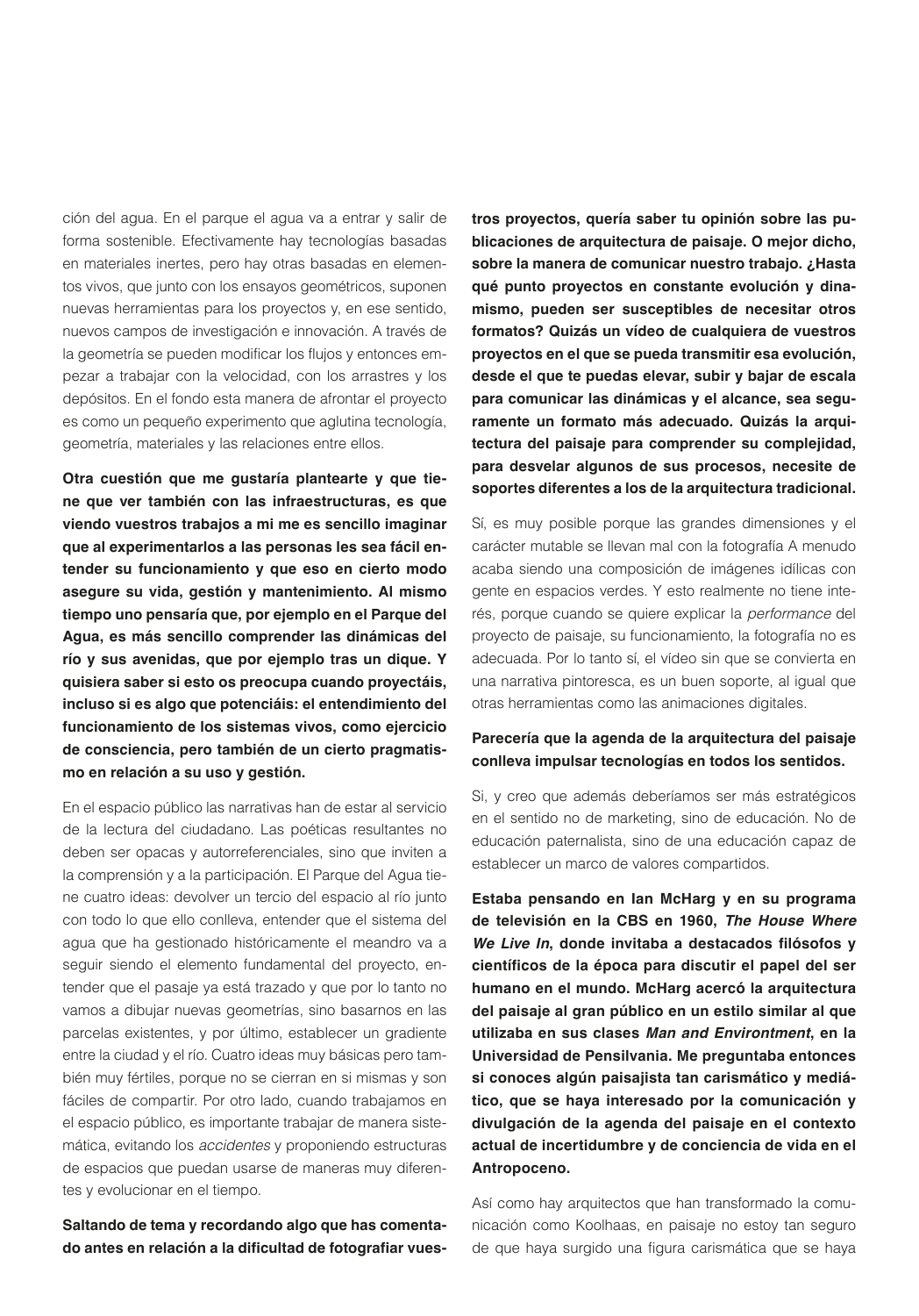concerned with this. Nonetheless, there *are* more and more experiences of bringing society together around landscape projects. I recall one such experience, although far back in time, in West Virginia. The pedestrian space in downtown Charlottesville, for many years the longest in the US, was originally a road. The project to pedestrianize it included a very strong strategy for public involvement, which wasn't so much about participation, but communication. This way the citizens would accept this transformation. And this happened not so much by asking, but by sharing and communicating. I don't deny the role of participation, which is important and absolutely necessary, like the understanding stage, but I'm differentiating it from the project of gathering information, education and communication. The responsibility for the project is that of the designer, who needs community participation in order to understand and communicate.

## **Well, finally, now that we're approaching the end of the journey, I'd like to ask you what two books you're reading. I imaging that there are thousands, but i refer to the ones you're reading most keenly.**

Thanke to Margarita, I'm reading, *After Nature: A Politics for the Anthropocene* by Jedediah Purdy, which I mentioned in this morning's lecture. And on the other end of the scale, I read for pure pleasure and I read thrillers; I love mystery. I have to admit that I take a thriller to bed with me. Now that I think about it, I think the reason I love thrillers is because it involves a constant analysis and imagining of possible scenarios.

**If you allow me an observation, I believe it has a lot to do with your projects, in the sense that the bad guy is never the one you think it is at first, that the clues you get, the code to the narrative of the place, and the end is always logical, although unexpected, and also innovative.**

Yes, and suddenly *players* who in other situations would have been considered secondary become relevant.

**Continuing on with the subject of books, I remember when I took my exam for my position in the University of Zaragoza, the panel asked me if I had to recommend just one book, the first book, to students, which it would be and why. Now, four years later, I'm asking you the same question.**

Of all the things I've read recently, thanks again to Margarita, I'd recommend the first article from Pier Vittorio Aureli's book

*The City as a Project*. This first article, *Means to an End*<sup>9</sup> , helps to clarify the role of architecture and the project in constructing the city.

#### **And now for cinema. What films interest you?**

Actually, I see very few films, but both of us like the Coen Brothers, that sort of grimy reality where things never turn out as you expected. And we've often played, with Margarita, the game of understanding architecture as that *grimy reality* that in no way responds to an idyllic vision of the object, and is much more complex and intense.

**We've almost reached our destination and the end of our conversation. I thank Iñaki for his time and hope to meet again soon.**

<sup>9</sup> Pier Vittorio Aureli, "Means to an End: The Rise and Fall of the Architectural Project of the City." in *The City as a Project*, ed. P. V. Aureli, 14-38 (Berlin: Ruby Press, 2013), 14-38.